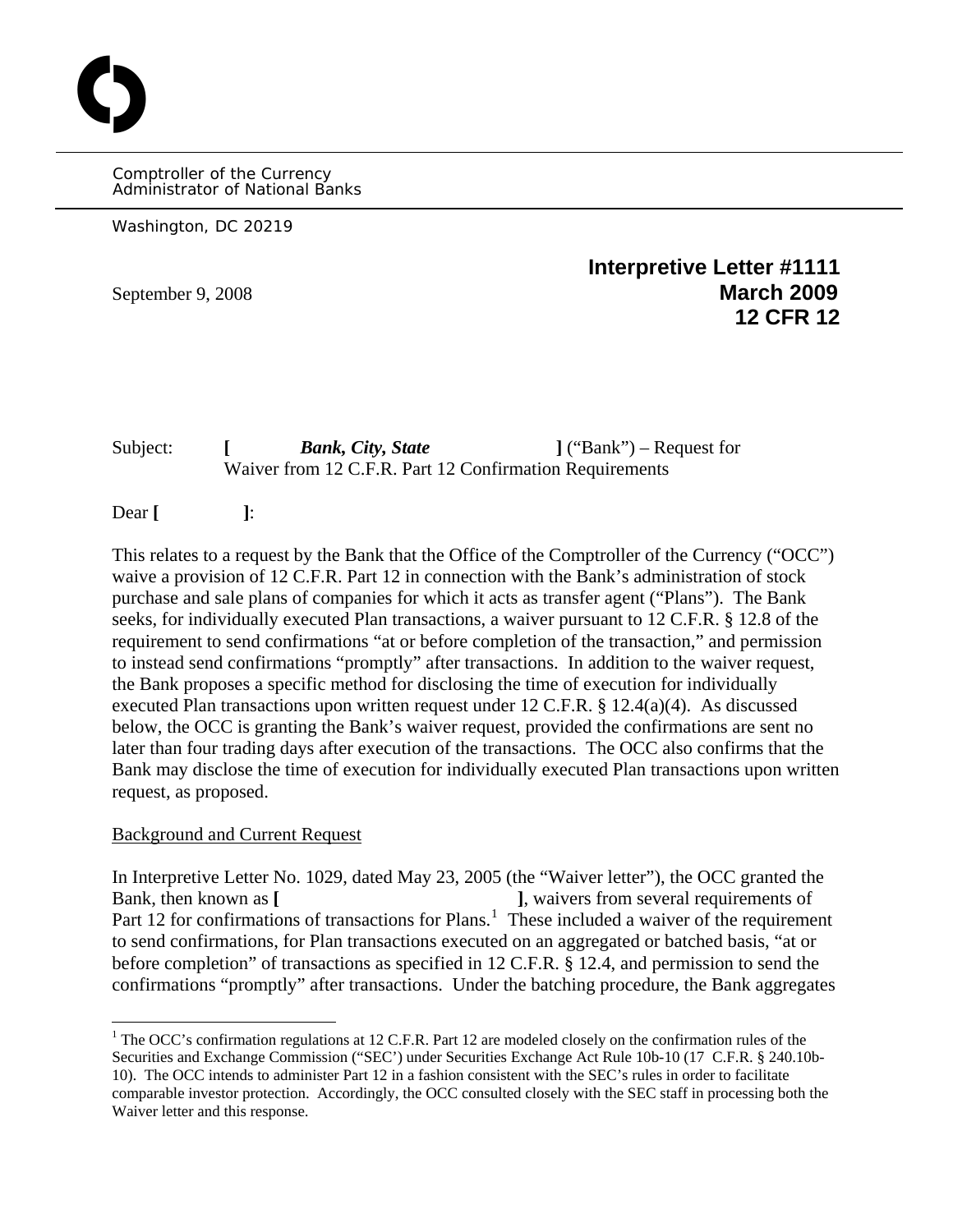orders for many customers into a single order and sends the order to a broker for execution. The broker, in turn, might execute the aggregated order in a single transaction, or in a number of trades, sometimes over multiple days.

The Bank noted, in an inquiry preceding the Waiver letter, that sending the confirmation at or before completion of the transaction, as specified in 12 C.F.R. § 12.4, was burdensome and impractical because it would be required to subdivide transactions into individual participant components before notifications could be prepared. Accordingly, the Waiver letter provided that

[t]he OCC will allow notifications to be sent "promptly" after transactions, rather than at or before completion of each transaction as specified in 12 C.F.R. § 12.4. However, such notifications shall be sent no later than four trading days after the last transaction effected in the aggregated *batch* (emphasis supplied).<sup>[2](#page-1-0)</sup>

The Bank notes that occasionally a single order is received for stock, such as for the liquidation of a stock position held by an individual Plan participant. In such cases, the order may be routed to the registered broker for execution at the time it is received. There may, or may not, be another transaction in the same stock that day. The Bank asks whether, for these and other individually processed orders, it may send confirmations "promptly" consistent with the Waiver letter.

#### Discussion

 $\overline{a}$ 

You represent that the overwhelming majority of Plan transactions are executed on an aggregate basis. Due to the way Plans are structured, individuals tend to acquire shares in series of transactions on specified investment dates, in an aggregate mode with other shareholders. These constitute the vast majority of transactions, and are executed on an aggregate basis. Many individual or one-time purchases or sales that occur under Plans also may be executed on an aggregate basis.<sup>[3](#page-1-1)</sup> But individual purchases or sales that occur under Plans occasionally may be executed individually.

The Bank has a standardized confirmation generation system and procedure for Plans designed to deal with aggregated or batched transactions, and believes that using a single system for all transactions, including individually executed transactions, will permit it to maintain its low cost

<span id="page-1-0"></span> $2^{2}$  OCC also granted certain other waivers that were not specifically directed at the aggregation or "batching" process. See Interpretive Letter No. 1029 (May 23, 2005).

<span id="page-1-1"></span> $3$  Transactions covered by the Waiver letter were not restricted to automatic investment authorizations within the definition of "periodic plan" in 12 C.F.R. 12.2(j). A "periodic plan" as defined therein means a written authorization for a national bank to act as agent to purchase or sell for a customer a specific security or securities, in a specific amount or to the extent of dividends and funds available, at specific time intervals. These plans include dividend reinvestment plans, automatic investment plans and employee stock purchase plans. A periodic plan also includes any prearranged, automatic transfer or "sweep" of funds from a deposit account to purchase a security, or any prearranged, automatic redemption or sale of a security with the funds being transferred into a cash account (including cash management sweep services). The Bank has explained that in addition to the types of transactions in periodic plans, its Plans may involve initial purchases of shares, unsolicited requests for purchase of an issuer's securities, and purchases other than through dividend reinvestments, by Plan participants.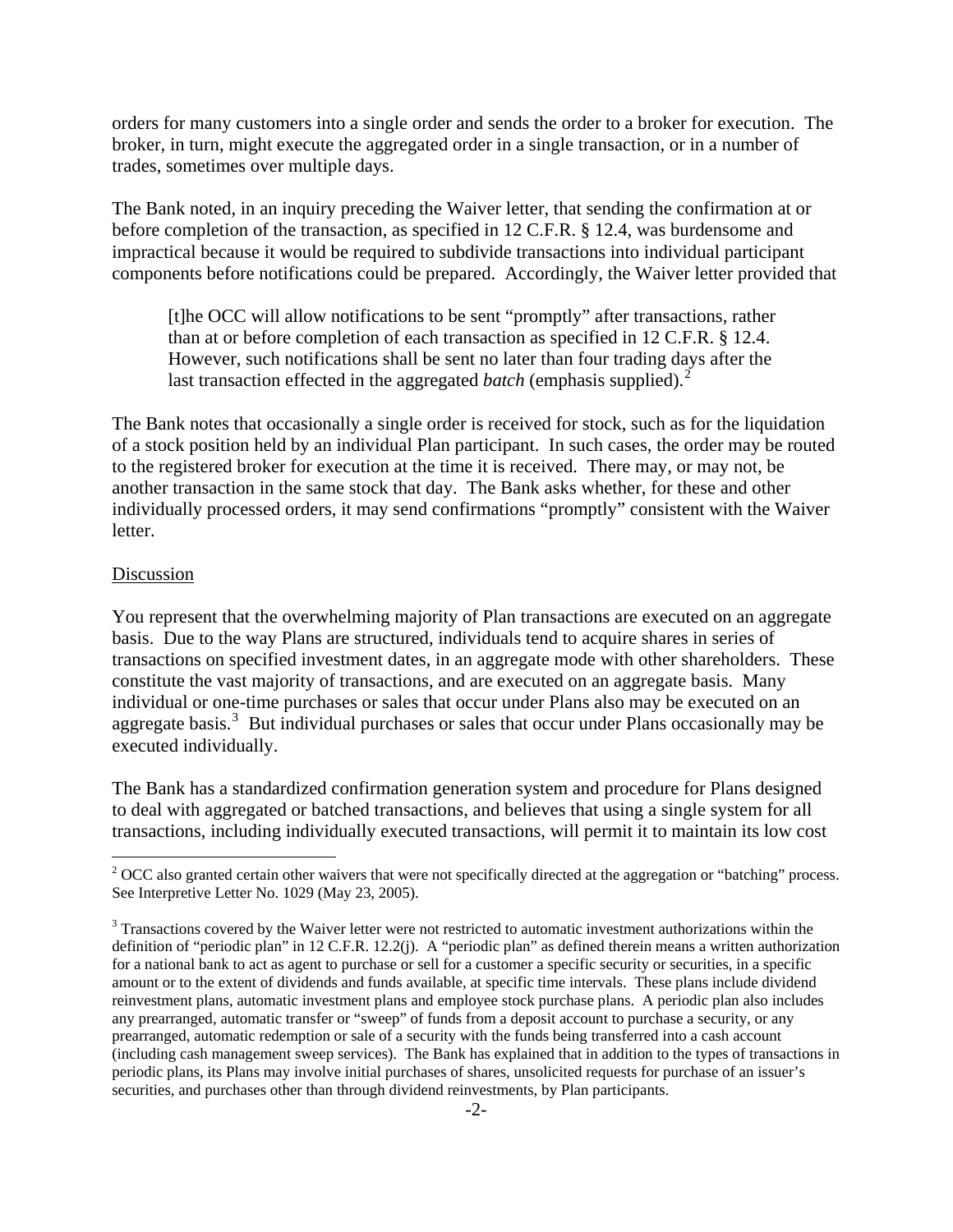structure. While the number of individually executed transactions is small, maintaining a separate confirmation procedure to accommodate them would be costly.

The Bank believes that providing "prompt" delivery of confirmations for all Plan transactions, including individually processed orders, rather than providing confirmations at or before completion of transactions, achieves the purposes of the transaction notification requirements. It assures that individual Plan participants are fully informed of the material elements of their transaction, and is timely enough for Plan participants to detect any errors.

# Waiver

 $\overline{a}$ 

Under 12 C.F.R. § 12.8, a national bank may file a written request with the OCC for waiver of one or more of the requirements of 12 C.F.R. §§ 12.2 through 12.7, either in whole or in part. The OCC may grant a waiver from those requirements with regard to a specific transaction or a specific class of transactions. In analyzing a waiver request OCC considers, among other factors, whether a waiver will result in cost savings or burden reduction to a bank without imposing significant harm or risk on customers or otherwise compromising the underlying purpose of the requirement.

In this case, while only a small number of transactions will be executed on an individual basis, the Bank represents that it would be costly to maintain a separate confirmation system to generate confirmations that would be used only for those transactions. Sending confirmations promptly after transactions will delay customer receipt of confirmations, but this delay can be minimized if confirmations are sent within four days following execution of trades, similar to the requirement in the Waiver letter of four days following the last transaction in the aggregate batch.

Therefore, to accommodate the Bank's confirmation generation system designed to handle aggregated orders, which constitute the overwhelming majority of transactions the Bank is required to process, OCC will waive the requirement that the Bank confirm individually processed transactions "at or before completion of the transaction" under 12 C.F.R. § 12.4. Instead, OCC will permit the Bank to confirm such transactions "promptly" after transactions, provided the confirmations are sent no later than four trading days after execution of the respective individual trades.

## Disclosure of Time of Execution for Individual Transactions Upon Written Request

In addition to the request for waiver, the Bank also proposes a specific method for disclosing the time of execution for individually executed Plan transactions only upon written request under 12 C.F.R. § 12.[4](#page-2-0)(a)(4).<sup>4</sup> The Bank indicates that the confirmation format will not distinguish between individual transactions, batched transactions, or internet sales. Except for internet

<span id="page-2-0"></span><sup>&</sup>lt;sup>4</sup> Consistent with the treatment of aggregated or batched transactions under the Waiver letter, [*Bank* ] proposes not to report the time of the transaction on the confirmation. But unlike the case for aggregated or batched transactions, **[** *Bank* **]** indicates it is feasible to trace and disclose information on the time of execution for individual trades, and is willing to provide that information upon written request.